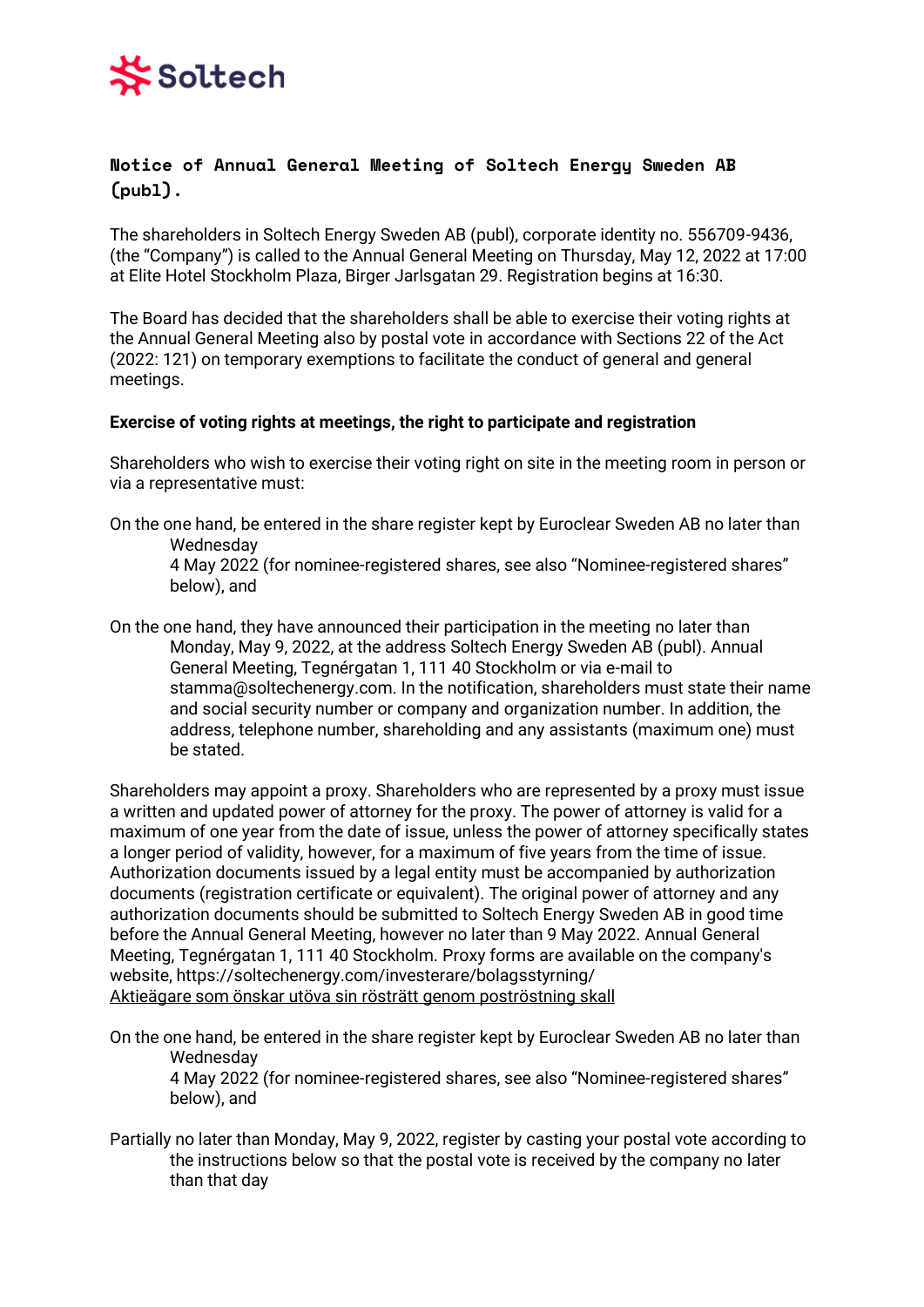

## **Instructions for postal voting**

To vote at the meeting, shareholders must use the postal voting form and follow the instructions available on the company's website,

https://soltechenergy.com/investerare/bolagsstyrning/. The postal voting form applies as a notification to the meeting. The postal voting form must be sent:

• by post to Soltech Energy Sweden AB (publ). Tegnérgatan 1, 111 40 Stockholm (mark the envelope with "Soltech Energy Annual General Meeting")

The shareholder may not provide the postal vote with special instructions or conditions.

If this happens, the vote (i.e. the individual postal vote in its entirety) is invalid. Further instructions and conditions can be found in the postal voting form.

#### **Nominee-registered shares**

To be entitled to participate in the Annual General Meeting, a shareholder whose shares are nominee-registered through a bank or other nominee must, in addition to registering at the Annual General Meeting, have the shares registered in their own name so that the shareholder is entered in the share register on 4 May 2022. Such registration may be temporary (so-called voting rights registration) and is requested from the nominee according to the nominee's routines at such time in advance as the nominee determines and in good time before Wednesday, May 4, 2022, when such registration must be completed.

#### **Proposed agenda**

- 1. Opening of the meeting
- 2. Election of chairman at the meeting
- 3. Establishment and approval of the ballot paper
- 4. Approval of the agenda
- 5. Selection of one or two protocol adjusters
- 6. Examination of whether the meeting has been duly convened
- 7. Speech by the CEO

8. Presentation of the annual report and auditor's report as well as the consolidated accounts and consolidated auditor's report for the financial year 2021. 9. Decision:

i. Adoption of the income statement and balance sheet as well as the consolidated income statement and consolidated balance sheet.

ii. Appropriations regarding the Company's earnings in accordance with the approved balance sheet.

- iii. Discharge of liability for the board members and the CEO.
- 10. Determination of the number of board members
- 11. Decision on remuneration to the Board
- 12. Determination of auditors' fees
- 13. Election of board
- 14. Election of Chairman of the Board
- 15. Election of auditor
- 16. Resolution on nomination committee principles
- 17. Resolution on amendment of the Articles of Association

18. Resolution authorizing the Board of Directors to issue shares, convertibles and warrants

- 19. Any other decisions
- 20. Closing of the meeting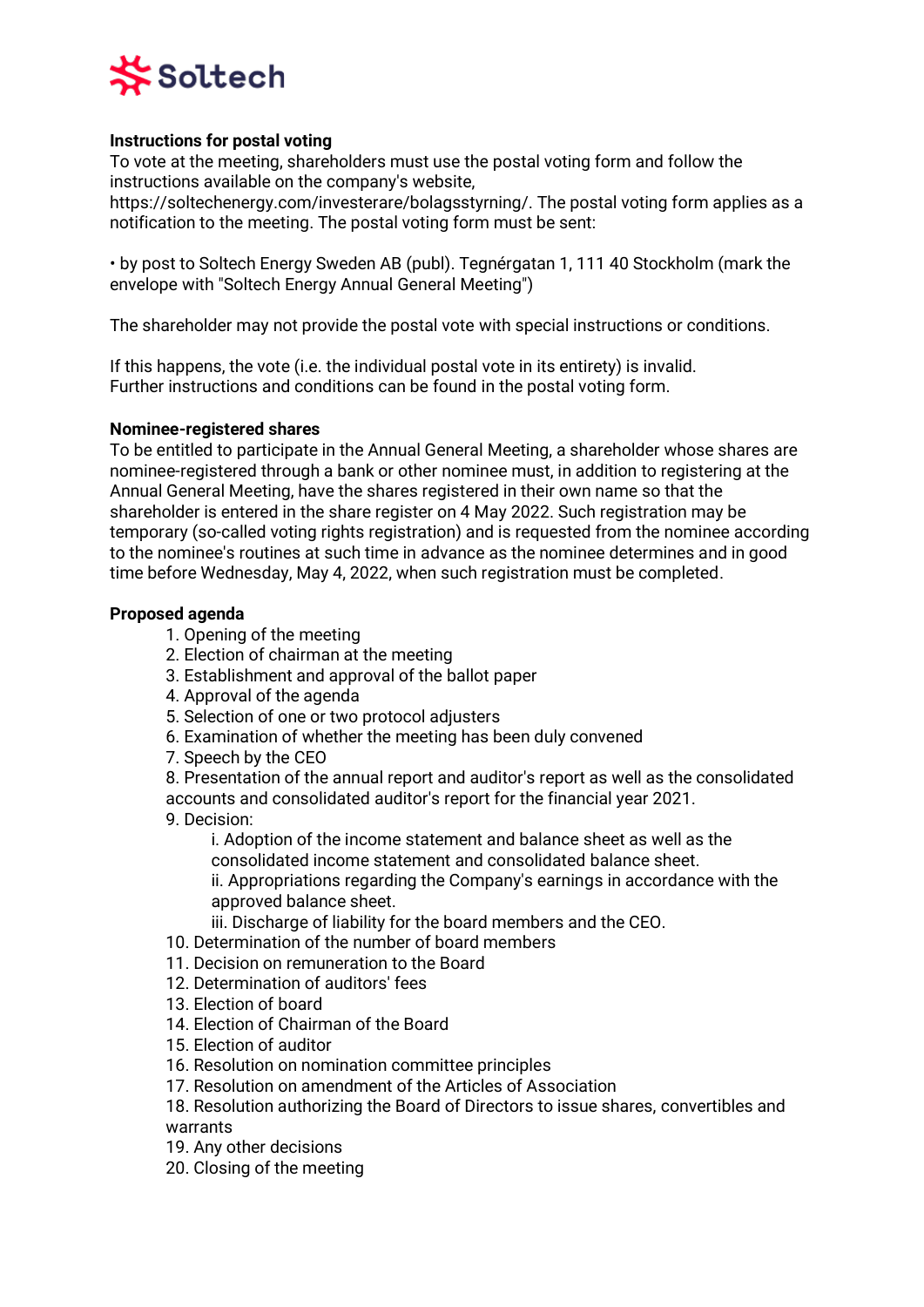

## **Proposition for resolution**

**Item 2 -** Election of chairman of the meeting The Board of Directors proposes that Göran Starkebo be elected Chairman of the Meeting.

**Item 9 (ii) -** Outline of the Company's earnings The Board of Directors proposes that no dividend be paid to the shareholders, and that amounts available to the Annual General Meeting be transferred to a new account.

## **Item 10 -** Determination of the number of board members

The Nomination Committee proposes that the number of board members to be elected by the AGM be six without deputies.

## **Items 11–12 -** Determination of board fees and auditors' fees

The Nomination Committee proposes that a board fee of SEK 500,000 be paid to the Chairman of the Board and that a board fee of SEK 250,000 be paid to each of the other members of the Board. If the board establishes a committee, the fee to a member shall be SEK 40,000 per person and committee. The chairman of the committee shall receive a fee of SEK 60,000. However, a board member who is reimbursed by the Company due to employment shall not receive a fee, either in the parent company or in subsidiaries.

It is proposed to the auditor that fees be paid according to an approved invoice.

## **Item 13-14 - Election of board and chairman of the board**

The Nomination Committee proposes the following persons to Board members and Chairman of the Board for the period until the next Annual General Meeting:

Board members

a) Mats Holmfeldt (re-election) b) Vivianne Holm (new election) c) Hellen Wohlin Lidgard (re-election) d) Göran Starkebo (re-election) e) Johan Thiel (new election) f) Stefan Ölander (re-election)

Chairman of the Board

g) Mats Holmfeldt

Anna Kinberg Batra and Jimmie Wiklund have declined re-election for the coming period.

The Nomination Committee's proposal for new members Vivianne Holm and Johan Thiel is considered to possess the competence required to contribute to the company's expansion in a good and constructive manner. The Nomination Committee proposes Mats Holmfeldt as Chairman, who is currently a member of the Board as a member, and is considered by the Nomination Committee to have the right competence for the assignment as Chairman of the company.

Information on all proposed board members is available at [www.soltechenergy.com/investor/corporate governance/](http://www.soltechenergy.com/investor/corporate%20governance/)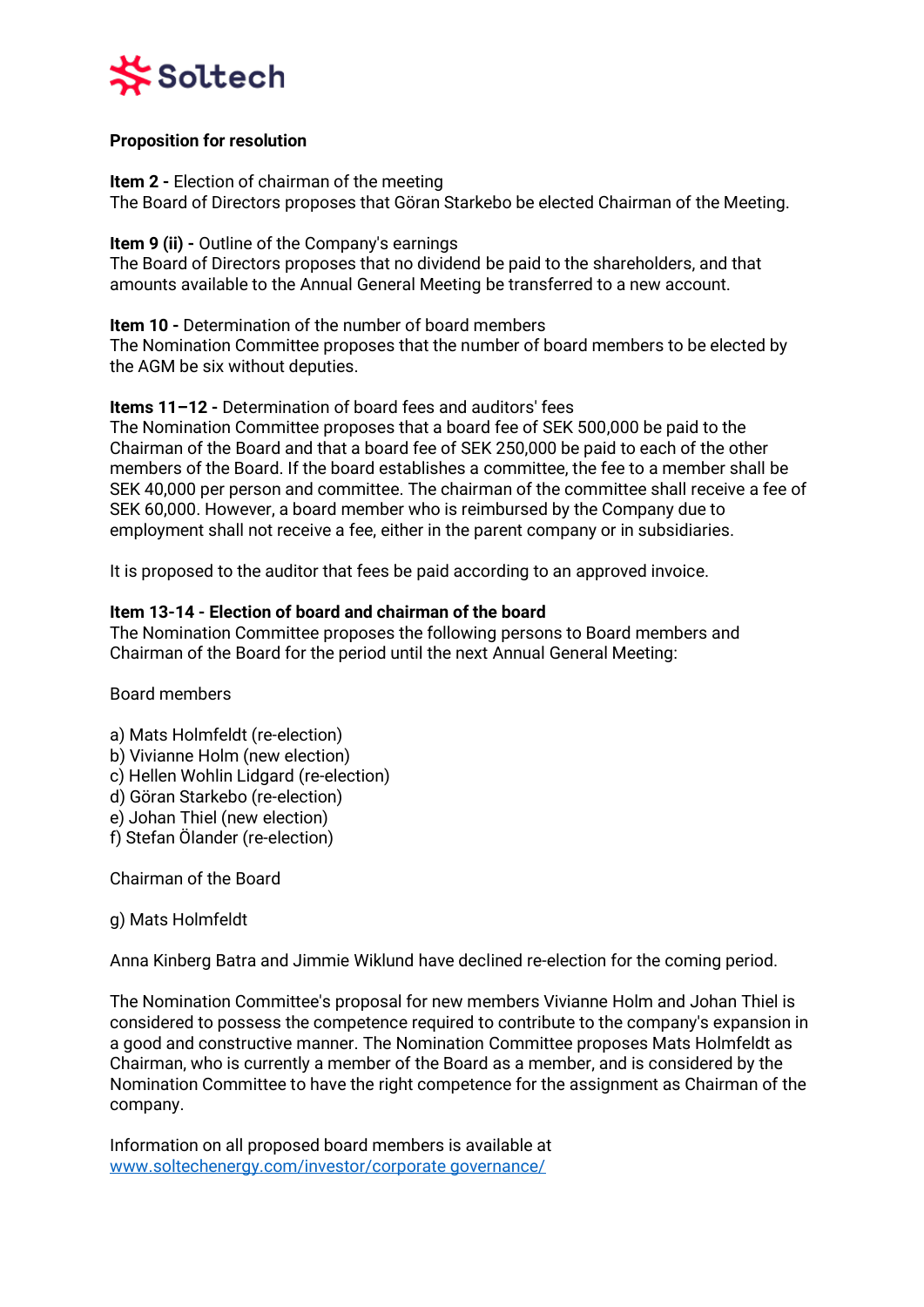

## **Item 15 - Election of auditor**

The Nomination Committee proposes that the Annual General Meeting, for the period until the end of the next Annual General Meeting, re-elect PricewaterhouseCoopers i Sverige AB (PWC) as the Company's auditor. PWC has announced that in the event that PWC is elected, PWC will appoint Claes Sjödin as the principal auditor.

## **Item 16 - Decide nomination committee principles**

The Nomination Committee is appointed by the Chairman of the Board contacting at least three of the largest shareholders in the Company in terms of votes as of September 30, 2022, who (if they so wish) may each appoint a representative to constitute the Company's Nomination Committee. If any of the three largest shareholders waives their right to appoint a member to the Nomination Committee, such right shall pass to the next shareholder in the order of magnitude, who has not already been offered the opportunity to appoint a member of the Nomination Committee.

It is up to the nomination committee to appoint its chairman.

The Nomination Committee shall otherwise follow the principles in the Swedish Code of Corporate Governance.

## **Item 17 - Resolution on amendment of the Articles of Association**

The Board of Directors proposes that the Annual General Meeting resolves to amend the Articles of Association. This is in order to provide opportunities for the Board to act quickly when there is a need to issue new shares either for company acquisitions or issue procedures. The Board proposes the following:

• The limits for the company's share capital (§ 4 of the Articles of Association) change from the lowest SEK 2,000,000 and a maximum of SEK 6,000,000 to a minimum of SEK 3,000,000 and a maximum SEK 7,500,000.

• The limits for the company's number of shares (§ 5 of the Articles of Association) are changed from a minimum of 40,000,000 and a maximum of 120,000,000 to a minimum of 60,000,000 and a maximum of 150,000,000.

## **Item 18 - Resolution authorizing the Board of Directors to decide on a new issue of shares and the issue of warrants and convertibles.**

The Board proposes that the Annual General Meeting resolves to authorize the Board to, until one or more occasions, decide on a new issue of shares and / or issue of convertibles and / or warrants until the next Annual General Meeting, even with deviation from the shareholders' preferential rights. The shares, convertibles and / or warrants must be able to be subscribed for against cash payment or against payment by set-off, by contributing in kind, or otherwise with conditions. The authorization is limited to the number of shares in the case of a new issue or in the issue of warrants and convertibles, the number of warrants and convertible debentures that may involve issuance or conversion to the corresponding number of shares, calculated at the time of issue of such warrants or convertibles. on number of shares.

## **Item 20 - Closing of the Meeting**